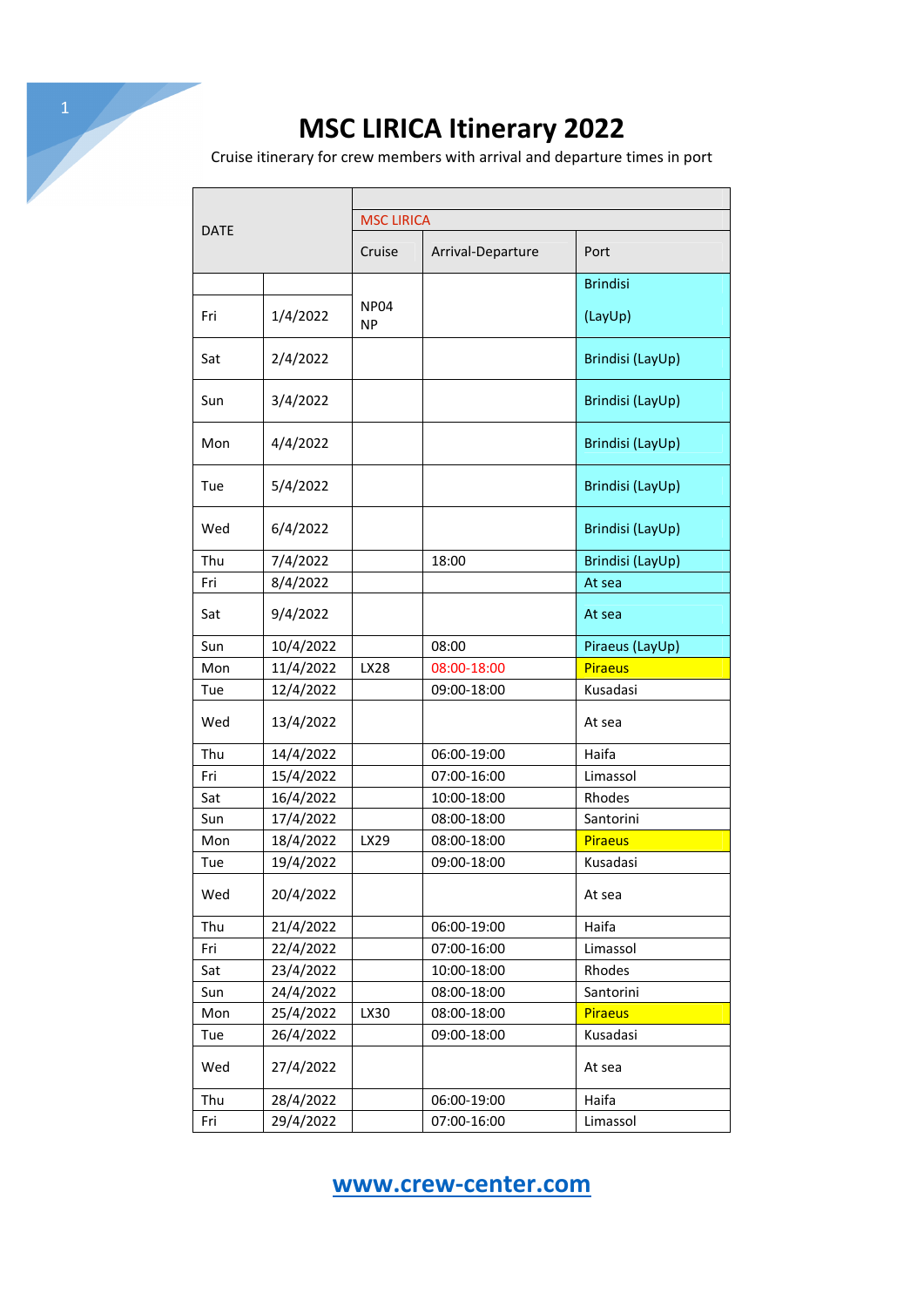Cruise itinerary for crew members with arrival and departure times in port

| Sat | 30/4/2022 |      | 10:00-18:00 | Rhodes         |
|-----|-----------|------|-------------|----------------|
| Sun | 1/5/2022  | LX30 | 08:00-18:00 | Santorini      |
| Mon | 2/5/2022  | LX31 | 08:00-18:00 | <b>Piraeus</b> |
| Tue | 3/5/2022  |      | 09:00-18:00 | Kusadasi       |
| Wed | 4/5/2022  |      |             | At sea         |
| Thu | 5/5/2022  |      | 06:00-19:00 | Haifa          |
| Fri | 6/5/2022  |      | 07:00-16:00 | Limassol       |
| Sat | 7/5/2022  |      | 10:00-18:00 | Rhodes         |
| Sun | 8/5/2022  |      | 08:00-18:00 | Santorini      |
| Mon | 9/5/2022  | LX32 | 08:00-18:00 | <b>Piraeus</b> |
| Tue | 10/5/2022 |      | 09:00-18:00 | Kusadasi       |
| Wed | 11/5/2022 |      |             | At sea         |
| Thu | 12/5/2022 |      | 06:00-19:00 | Haifa          |
| Fri | 13/5/2022 |      | 07:00-16:00 | Limassol       |
| Sat | 14/5/2022 |      | 10:00-18:00 | Rhodes         |
| Sun | 15/5/2022 |      | 08:00-18:00 | Santorini      |
| Mon | 16/5/2022 | LX33 | 08:00-18:00 | <b>Piraeus</b> |
| Tue | 17/5/2022 |      | 09:00-18:00 | Kusadasi       |
| Wed | 18/5/2022 |      |             | At sea         |
| Thu | 19/5/2022 |      | 06:00-19:00 | Haifa          |
| Fri | 20/5/2022 |      | 07:00-16:00 | Limassol       |
| Sat | 21/5/2022 |      | 10:00-18:00 | Rhodes         |
| Sun | 22/5/2022 |      | 08:00-18:00 | Santorini      |
| Mon | 23/5/2022 | LX34 | 08:00-18:00 | <b>Piraeus</b> |
| Tue | 24/5/2022 |      | 09:00-18:00 | Kusadasi       |
| Wed | 25/5/2022 |      |             | At sea         |
| Thu | 26/5/2022 |      | 06:00-19:00 | Haifa          |
| Fri | 27/5/2022 |      | 07:00-16:00 | Limassol       |
| Sat | 28/5/2022 |      | 10:00-18:00 | Rhodes         |
| Sun | 29/5/2022 |      | 08:00-18:00 | Santorini      |
| Mon | 30/5/2022 | LX35 | 08:00-18:00 | <b>Piraeus</b> |
| Tue | 31/5/2022 |      | 09:00-18:00 | Kusadasi       |
| Wed | 1/6/2022  | LX35 |             | At sea         |
| Thu | 2/6/2022  |      | 06:00-19:00 | Haifa          |
| Fri | 3/6/2022  |      | 07:00-16:00 | Limassol       |
| Sat | 4/6/2022  |      | 10:00-18:00 | Rhodes         |
| Sun | 5/6/2022  |      | 08:00-18:00 | Santorini      |
| Mon | 6/6/2022  | LX36 | 08:00-18:00 | <b>Piraeus</b> |
| Tue | 7/6/2022  |      | 09:00-18:00 | Kusadasi       |
| Wed | 8/6/2022  |      |             | At sea         |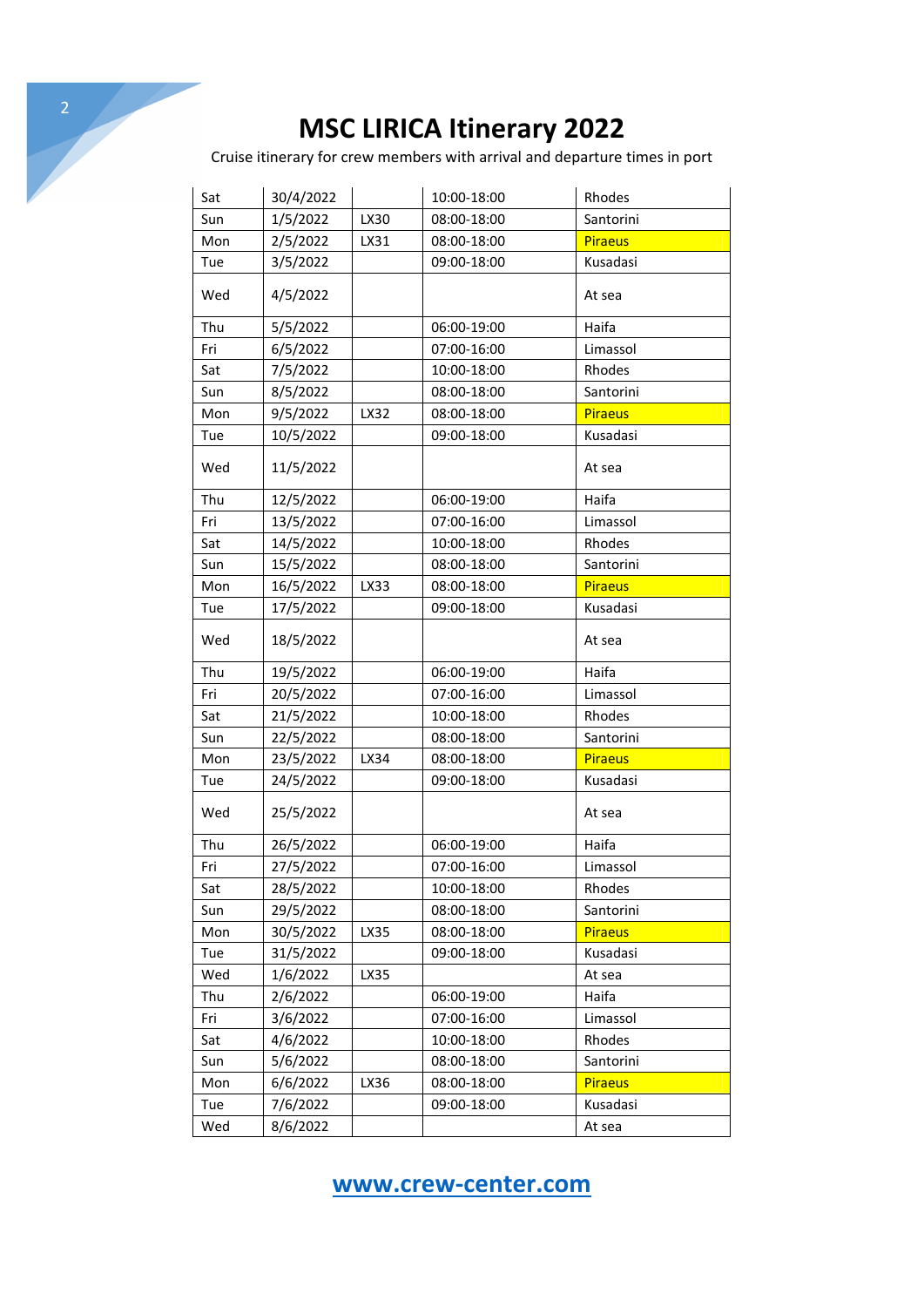Cruise itinerary for crew members with arrival and departure times in port

| Thu | 9/6/2022  |      | 06:00-19:00 | Haifa          |
|-----|-----------|------|-------------|----------------|
| Fri | 10/6/2022 |      | 07:00-16:00 | Limassol       |
| Sat | 11/6/2022 |      | 10:00-18:00 | Rhodes         |
| Sun | 12/6/2022 |      | 08:00-18:00 | Santorini      |
| Mon | 13/6/2022 | LX37 | 08:00-18:00 | <b>Piraeus</b> |
| Tue | 14/6/2022 |      | 09:00-18:00 | Kusadasi       |
| Wed | 15/6/2022 |      |             | At sea         |
| Thu | 16/6/2022 |      | 06:00-19:00 | Haifa          |
| Fri | 17/6/2022 |      | 07:00-16:00 | Limassol       |
| Sat | 18/6/2022 |      | 10:00-18:00 | Rhodes         |
| Sun | 19/6/2022 |      | 08:00-18:00 | Santorini      |
| Mon | 20/6/2022 | LX38 | 08:00-18:00 | <b>Piraeus</b> |
| Tue | 21/6/2022 |      | 09:00-18:00 | Kusadasi       |
| Wed | 22/6/2022 |      |             | At sea         |
| Thu | 23/6/2022 |      | 06:00-19:00 | Haifa          |
| Fri | 24/6/2022 |      | 07:00-16:00 | Limassol       |
| Sat | 25/6/2022 |      | 10:00-18:00 | Rhodes         |
| Sun | 26/6/2022 |      | 08:00-18:00 | Santorini      |
| Mon | 27/6/2022 | LX39 | 08:00-18:00 | <b>Piraeus</b> |
| Tue | 28/6/2022 |      | 09:00-18:00 | Kusadasi       |
| Wed | 29/6/2022 |      |             | At sea         |
| Thu | 30/6/2022 |      | 06:00-19:00 | Haifa          |
| Fri | 1/7/2022  | LX39 | 07:00-16:00 | Limassol       |
| Sat | 2/7/2022  |      | 10:00-18:00 | Rhodes         |
| Sun | 3/7/2022  |      | 08:00-18:00 | Santorini      |
| Mon | 4/7/2022  | LX40 | 08:00-18:00 | <b>Piraeus</b> |
| Tue | 5/7/2022  |      | 09:00-18:00 | Kusadasi       |
| Wed | 6/7/2022  |      |             | At sea         |
| Thu | 7/7/2022  |      | 06:00-19:00 | Haifa          |
| Fri | 8/7/2022  |      | 07:00-16:00 | Limassol       |
| Sat | 9/7/2022  |      | 10:00-18:00 | Rhodes         |
| Sun | 10/7/2022 |      | 08:00-18:00 | Santorini      |
| Mon | 11/7/2022 | LX41 | 08:00-18:00 | <b>Piraeus</b> |
| Tue | 12/7/2022 |      | 09:00-18:00 | Kusadasi       |
| Wed | 13/7/2022 |      |             | At sea         |
| Thu | 14/7/2022 |      | 06:00-19:00 | Haifa          |
| Fri | 15/7/2022 |      | 07:00-16:00 | Limassol       |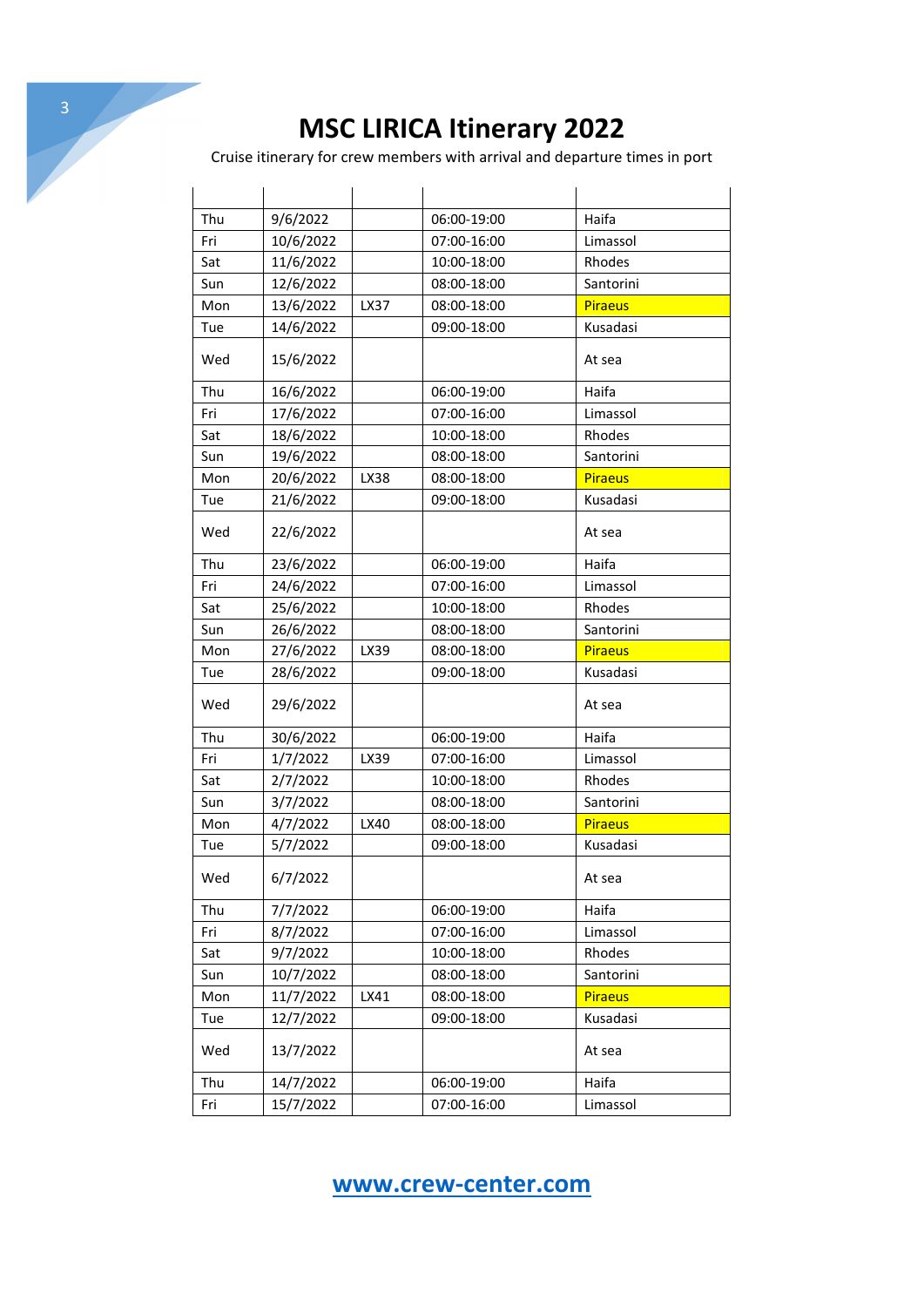4

Cruise itinerary for crew members with arrival and departure times in port

| Sat | 16/7/2022 |      | 10:00-18:00 | Rhodes         |
|-----|-----------|------|-------------|----------------|
| Sun | 17/7/2022 |      | 08:00-18:00 | Santorini      |
| Mon | 18/7/2022 | LX42 | 08:00-18:00 | <b>Piraeus</b> |
| Tue | 19/7/2022 |      | 09:00-18:00 | Kusadasi       |
| Wed | 20/7/2022 |      |             | At sea         |
| Thu | 21/7/2022 |      | 06:00-19:00 | Haifa          |
| Fri | 22/7/2022 |      | 07:00-16:00 | Limassol       |
| Sat | 23/7/2022 |      | 10:00-18:00 | Rhodes         |
| Sun | 24/7/2022 |      | 08:00-18:00 | Santorini      |
| Mon | 25/7/2022 | LX43 | 08:00-18:00 | <b>Piraeus</b> |
| Tue | 26/7/2022 |      | 09:00-18:00 | Kusadasi       |
| Wed | 27/7/2022 |      |             | At sea         |
| Thu | 28/7/2022 |      | 06:00-19:00 | Haifa          |
| Fri | 29/7/2022 |      | 07:00-16:00 | Limassol       |
| Sat | 30/7/2022 |      | 10:00-18:00 | Rhodes         |
| Sun | 31/7/2022 |      | 08:00-18:00 | Santorini      |
| Mon | 1/8/2022  | LX44 | 08:00-18:00 | <b>Piraeus</b> |
| Tue | 2/8/2022  |      | 09:00-18:00 | Kusadasi       |
| Wed | 3/8/2022  |      |             | At sea         |
| Thu | 4/8/2022  |      | 06:00-19:00 | Haifa          |
| Fri | 5/8/2022  |      | 07:00-16:00 | Limassol       |
| Sat | 6/8/2022  |      | 10:00-18:00 | Rhodes         |
| Sun | 7/8/2022  |      | 08:00-18:00 | Santorini      |
| Mon | 8/8/2022  | LX45 | 08:00-18:00 | <b>Piraeus</b> |
| Tue | 9/8/2022  |      | 09:00-18:00 | Kusadasi       |
| Wed | 10/8/2022 |      |             | At sea         |
| Thu | 11/8/2022 |      | 06:00-19:00 | Haifa          |
| Fri | 12/8/2022 |      | 07:00-16:00 | Limassol       |
| Sat | 13/8/2022 |      | 10:00-18:00 | Rhodes         |
| Sun | 14/8/2022 |      | 08:00-18:00 | Santorini      |
| Mon | 15/8/2022 | LX46 | 08:00-18:00 | <b>Piraeus</b> |
| Tue | 16/8/2022 |      | 09:00-18:00 | Kusadasi       |
| Wed | 17/8/2022 |      |             | At sea         |
| Thu | 18/8/2022 |      | 06:00-19:00 | Haifa          |
| Fri | 19/8/2022 |      | 07:00-16:00 | Limassol       |
| Sat | 20/8/2022 |      | 10:00-18:00 | Rhodes         |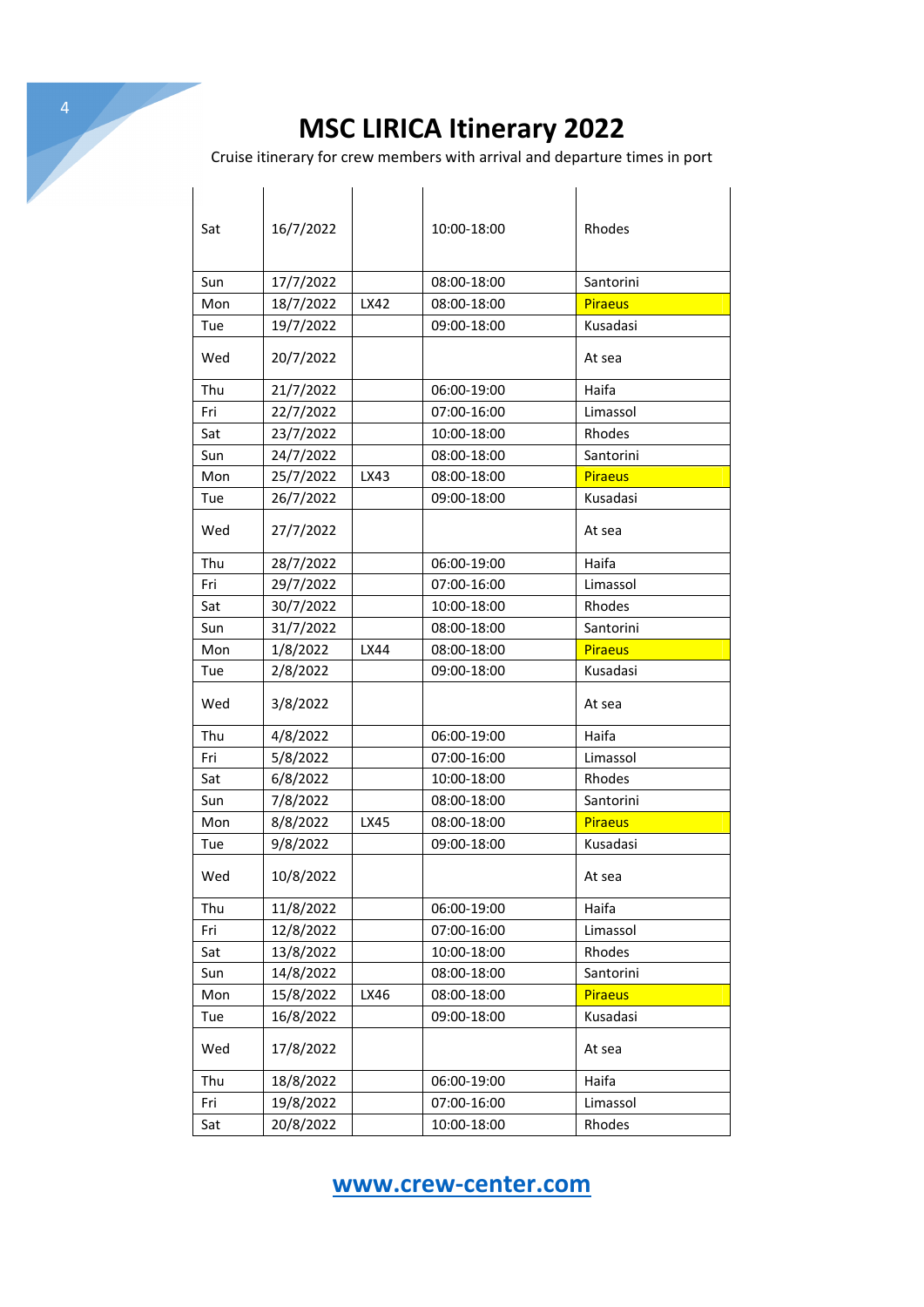Cruise itinerary for crew members with arrival and departure times in port

| Sun | 21/8/2022 |             | 08:00-18:00 | Santorini      |
|-----|-----------|-------------|-------------|----------------|
| Mon | 22/8/2022 | LX47        | 08:00-18:00 | <b>Piraeus</b> |
| Tue | 23/8/2022 |             | 09:00-18:00 | Kusadasi       |
| Wed | 24/8/2022 |             |             | At sea         |
| Thu | 25/8/2022 |             | 06:00-19:00 | Haifa          |
| Fri | 26/8/2022 |             | 07:00-16:00 | Limassol       |
| Sat | 27/8/2022 |             | 10:00-18:00 | Rhodes         |
| Sun | 28/8/2022 |             | 08:00-18:00 | Santorini      |
| Mon | 29/8/2022 | <b>LX48</b> | 08:00-18:00 | <b>Piraeus</b> |
| Tue | 30/8/2022 |             | 09:00-18:00 | Kusadasi       |
| Wed | 31/8/2022 |             |             | At sea         |
| Thu | 1/9/2022  | LX48        | 06:00-19:00 | Haifa          |
| Fri | 2/9/2022  |             | 07:00-16:00 | Limassol       |
| Sat | 3/9/2022  |             | 10:00-18:00 | Rhodes         |
| Sun | 4/9/2022  |             | 08:00-18:00 | Santorini      |
| Mon | 5/9/2022  | LX49        | 08:00-18:00 | <b>Piraeus</b> |
| Tue | 6/9/2022  |             | 09:00-18:00 | Kusadasi       |
| Wed | 7/9/2022  |             |             | At sea         |
| Thu | 8/9/2022  |             | 06:00-19:00 | Haifa          |
| Fri | 9/9/2022  |             | 07:00-16:00 | Limassol       |
| Sat | 10/9/2022 |             | 10:00-18:00 | Rhodes         |
| Sun | 11/9/2022 |             | 08:00-18:00 | Santorini      |
| Mon | 12/9/2022 | LX50        | 08:00-18:00 | <b>Piraeus</b> |
| Tue | 13/9/2022 |             | 09:00-18:00 | Kusadasi       |
| Wed | 14/9/2022 |             |             | At sea         |
| Thu | 15/9/2022 |             | 06:00-19:00 | Haifa          |
| Fri | 16/9/2022 |             | 07:00-16:00 | Limassol       |
| Sat | 17/9/2022 |             | 10:00-18:00 | Rhodes         |
| Sun | 18/9/2022 |             | 08:00-18:00 | Santorini      |
| Mon | 19/9/2022 | LX51        | 08:00-18:00 | <b>Piraeus</b> |
| Tue | 20/9/2022 |             | 09:00-18:00 | Kusadasi       |
| Wed | 21/9/2022 |             |             | At sea         |
| Thu | 22/9/2022 |             | 06:00-19:00 | Haifa          |
| Fri | 23/9/2022 |             | 07:00-16:00 | Limassol       |
| Sat | 24/9/2022 |             | 10:00-18:00 | Rhodes         |
| Sun | 25/9/2022 |             | 08:00-18:00 | Santorini      |
| Mon | 26/9/2022 | LX52        | 08:00-18:00 | <b>Piraeus</b> |
| Tue | 27/9/2022 |             | 09:00-18:00 | Kusadasi       |

**www.crew-center.com**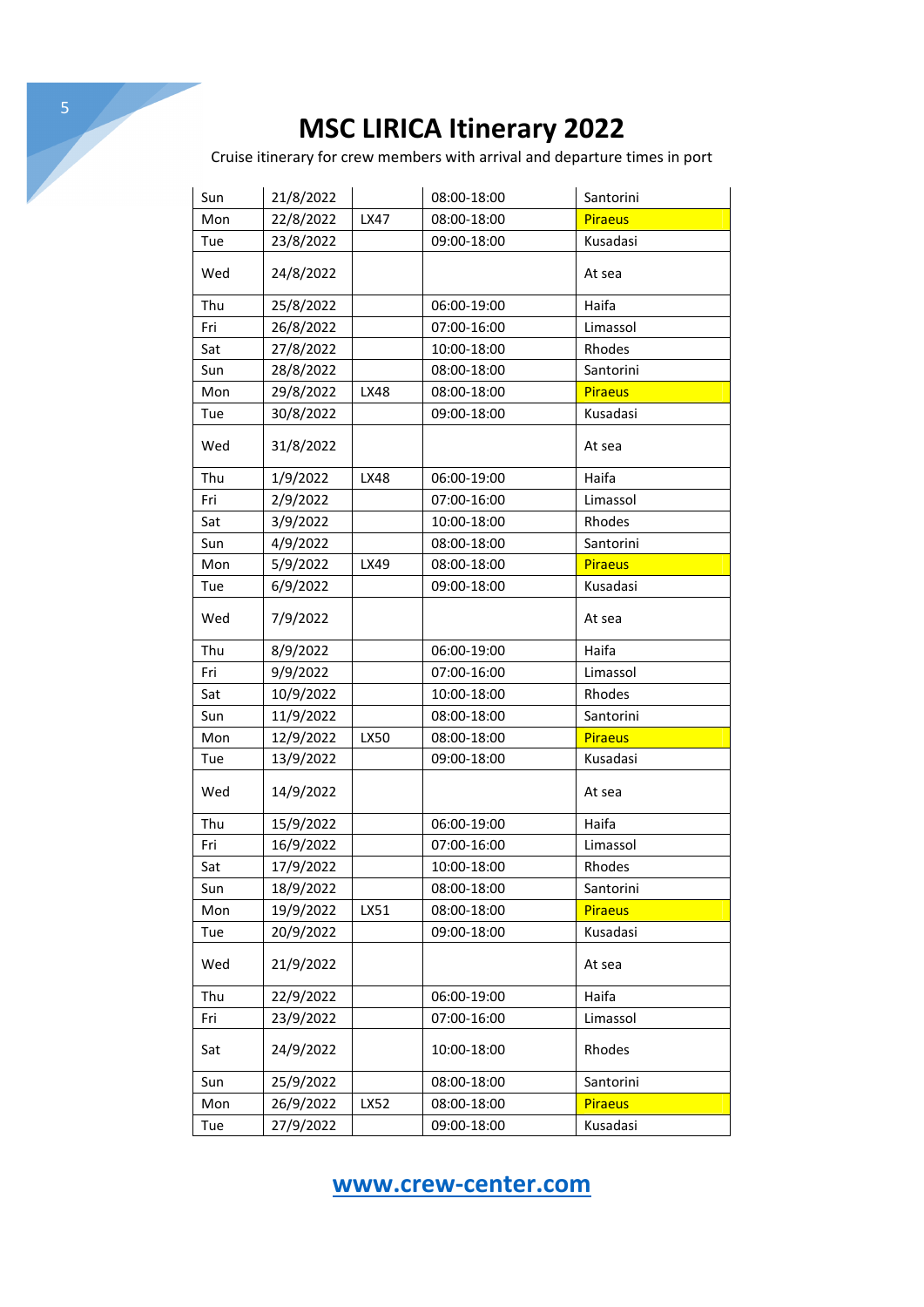Cruise itinerary for crew members with arrival and departure times in port

| Wed | 28/9/2022  |      |             | At sea         |
|-----|------------|------|-------------|----------------|
| Thu | 29/9/2022  |      | 06:00-19:00 | Haifa          |
| Fri | 30/9/2022  |      | 07:00-16:00 | Limassol       |
| Sat | 1/10/2022  | LX52 | 10:00-18:00 | Rhodes         |
| Sun | 2/10/2022  |      | 08:00-18:00 | Santorini      |
| Mon | 3/10/2022  | LX53 | 08:00-18:00 | <b>Piraeus</b> |
| Tue | 4/10/2022  |      | 09:00-18:00 | Kusadasi       |
| Wed | 5/10/2022  |      |             | At sea         |
| Thu | 6/10/2022  |      | 06:00-19:00 | Haifa          |
| Fri | 7/10/2022  |      | 07:00-16:00 | Limassol       |
| Sat | 8/10/2022  |      | 10:00-18:00 | Rhodes         |
| Sun | 9/10/2022  |      | 08:00-18:00 | Santorini      |
| Mon | 10/10/2022 | LX54 | 08:00-18:00 | <b>Piraeus</b> |
| Tue | 11/10/2022 |      | 09:00-18:00 | Kusadasi       |
| Wed | 12/10/2022 |      |             | At sea         |
| Thu | 13/10/2022 |      | 06:00-19:00 | Haifa          |
| Fri | 14/10/2022 |      | 07:00-16:00 | Limassol       |
| Sat | 15/10/2022 |      | 10:00-18:00 | Rhodes         |
| Sun | 16/10/2022 |      | 08:00-18:00 | Santorini      |
| Mon | 17/10/2022 | LX55 | 08:00-18:00 | <b>Piraeus</b> |
| Tue | 18/10/2022 |      | 09:00-18:00 | Kusadasi       |
| Wed | 19/10/2022 |      |             | At sea         |
| Thu | 20/10/2022 |      | 06:00-19:00 | Haifa          |
| Fri | 21/10/2022 |      | 07:00-16:00 | Limassol       |
| Sat | 22/10/2022 |      | 10:00-18:00 | Rhodes         |
| Sun | 23/10/2022 |      | 08:00-18:00 | Santorini      |
| Mon | 24/10/2022 | LX56 | 08:00-18:00 | Piraeus        |
| Tue | 25/10/2022 |      | 09:00-18:00 | Kusadasi       |
| Wed | 26/10/2022 |      |             | At sea         |
| Thu | 27/10/2022 |      | 06:00-19:00 | Haifa          |
| Fri | 28/10/2022 |      | 07:00-16:00 | Limassol       |
| Sat | 29/10/2022 |      | 10:00-18:00 | Rhodes         |
| Sun | 30/10/2022 |      |             | At sea         |
| Mon | 31/10/2022 |      | 09:00-18:00 | Messina        |
| Tue | 1/11/2022  | LX56 | 08:00-18:00 | <b>Naples</b>  |
| Wed | 2/11/2022  |      | 07:00-18:00 | Civitavecchia  |
| Thu | 3/11/2022  | LX57 | 08:00-18:00 | Genoa          |
| Fri | 4/11/2022  |      | 07:00-17:00 | Civitavecchia  |
| Sat | 5/11/2022  |      | 12:00-18:00 | Messina        |

**www.crew-center.com**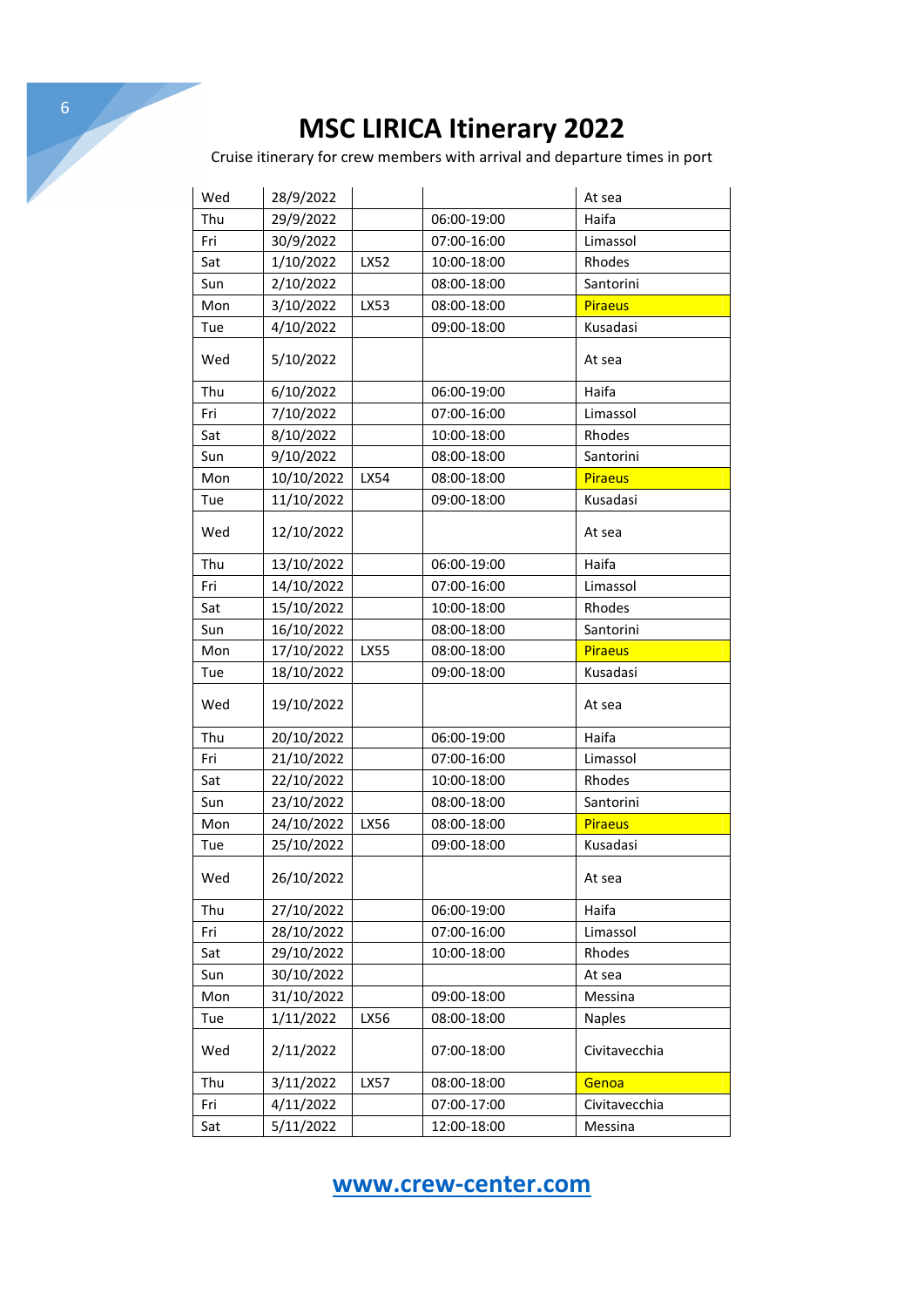Cruise itinerary for crew members with arrival and departure times in port

| Sun | 6/11/2022  |      |             | At sea        |
|-----|------------|------|-------------|---------------|
| Mon | 7/11/2022  |      | 09:00-16:00 | Rhodes        |
| Tue | 8/11/2022  |      | 09:00-18:00 | Limassol      |
| Wed | 9/11/2022  |      | 07:00-21:00 | Haifa         |
| Thu | 10/11/2022 |      |             | At sea        |
| Fri | 11/11/2022 |      | 08:00-18:00 | Heraklion     |
| Sat | 12/11/2022 |      |             | At sea        |
| Sun | 13/11/2022 |      |             | At sea        |
| Mon | 14/11/2022 | LX58 | 08:00-18:00 | Genoa         |
| Tue | 15/11/2022 |      | 07:00-17:00 | Civitavecchia |
| Wed | 16/11/2022 |      | 12:00-18:00 | Messina       |
| Thu | 17/11/2022 |      |             | At sea        |
| Fri | 18/11/2022 |      | 09:00-16:00 | Rhodes        |
| Sat | 19/11/2022 |      | 09:00-18:00 | Limassol      |
| Sun | 20/11/2022 |      | 07:00-21:00 | Haifa         |
| Mon | 21/11/2022 |      |             | At sea        |
| Tue | 22/11/2022 |      | 08:00-18:00 | Heraklion     |
| Wed | 23/11/2022 |      |             | At sea        |
| Thu | 24/11/2022 |      |             | At sea        |
| Fri | 25/11/2022 | LX59 | 08:00-18:00 | Genoa         |
| Sat | 26/11/2022 |      | 07:00-17:00 | Civitavecchia |
| Sun | 27/11/2022 |      | 12:00-18:00 | Messina       |
| Mon | 28/11/2022 |      |             | At sea        |
| Tue | 29/11/2022 |      | 09:00-16:00 | Rhodes        |
| Wed | 30/11/2022 |      | 09:00-18:00 | Limassol      |
| Thu | 1/12/2022  | LX59 | 07:00-21:00 | Haifa         |
| Fri | 2/12/2022  |      |             | At sea        |
| Sat | 3/12/2022  |      | 08:00-18:00 | Heraklion     |
| Sun | 4/12/2022  |      |             | At sea        |
| Mon | 5/12/2022  |      |             | At sea        |
| Tue | 6/12/2022  | LX60 | 08:00-18:00 | Genoa         |
| Wed | 7/12/2022  |      | 07:00-17:00 | Civitavecchia |
| Thu | 8/12/2022  |      | 12:00-18:00 | Messina       |
| Fri | 9/12/2022  |      |             | At sea        |
| Sat | 10/12/2022 |      | 09:00-16:00 | Rhodes        |